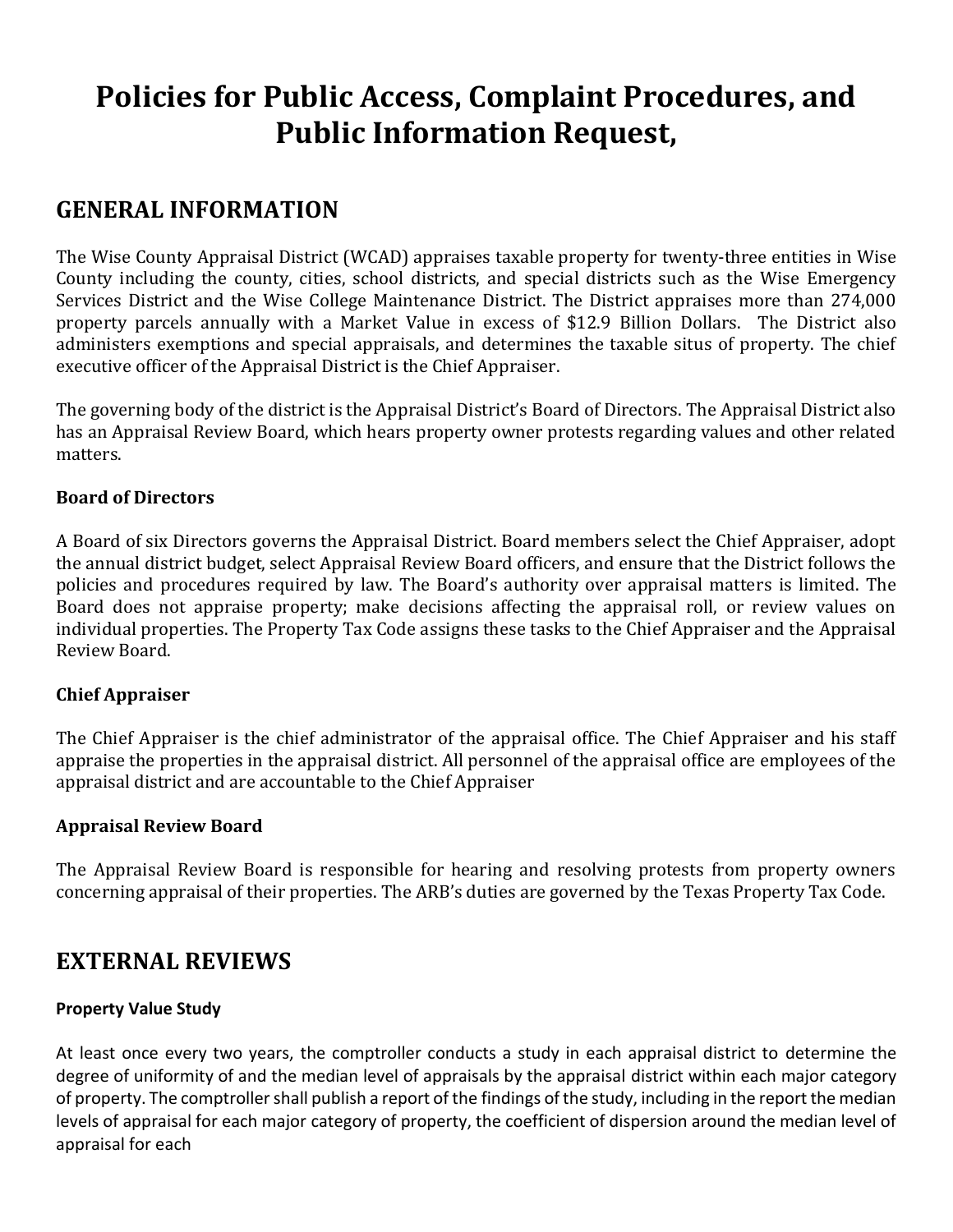major category of property, and any other standard statistical measures that the comptroller considers appropriate. The results of the latest Property Value Study are available on our website at [www.isouhwestdata.com](http://www.isouhwestdata.com/) drop box for Wise CAD.

#### **Methods and Assistance Program**

At least once every two years, the comptroller reviews the governance of each appraisal district, taxpayer assistance provided, and the operating and appraisal standards, procedures, and methodology used by each appraisal district, to determine compliance with generally accepted standards, procedures, and methodology. The results of the latest Property Value Study are available on our website at [www.isouhwestdata.com](http://www.isouhwestdata.com/) drop box for Wise CAD.

#### **Financial Audits**

External audits of Wise County Appraisal District's finances are conducted each year by external auditors. The operations portion of the district's finances is audited in addition to the agency fund. The agency fund audit covers the monies collected & disbursed by WCAD of behalf of 18 taxing units contracted with WCAD.

### **PUBLIC ACCESS**

#### **Public Access to the Board of Directors**

It is the policy of the Board of Directors to provide the public with a reasonable opportunity to address the Board concerning the policies and procedures of the Appraisal District and on any issue within the Board's jurisdiction. Generally, the Board's statutory functions involve: 1) adopting the appraisal district's annual operating budget; 2) contracting for necessary services; 3) hiring a Chief Appraiser; 4) selecting Appraisal Review Board officers; 5) making general policies on the appraisal district's operation; and 6) biennially developing a written plan for the periodic reappraisal of all property.

#### **Board Meetings**

The Board of Directors of the Wise County Appraisal District (WCAD) will meet in regular session at least six times per year in a public meeting. The meetings will be at the call of the Chairman of the Board and shall be designated at the beginning of each calendar year and so posted as scheduled Board meetings. Meetings are typically on the third Tuesday of the month. An agenda of such meetings shall be made public in compliance with the Texas Open Meetings Act and posted on the WCAD public website, at its office location, and at the County Courthouse/Administration Building. At each regularly scheduled meeting the Chairman will announce that each person wishing to address the Board on appraisal district policies, procedures, or issues under the Board's jurisdiction may have time to speak.

#### **Interpreters**

The District will provide an interpreter at a meeting if a person who does not speak English or communicates by sign language notifies the Chief Appraiser in writing at least three business days before the meeting. The person must indicate that he or she desires to address the Board and is unable to provide an interpreter.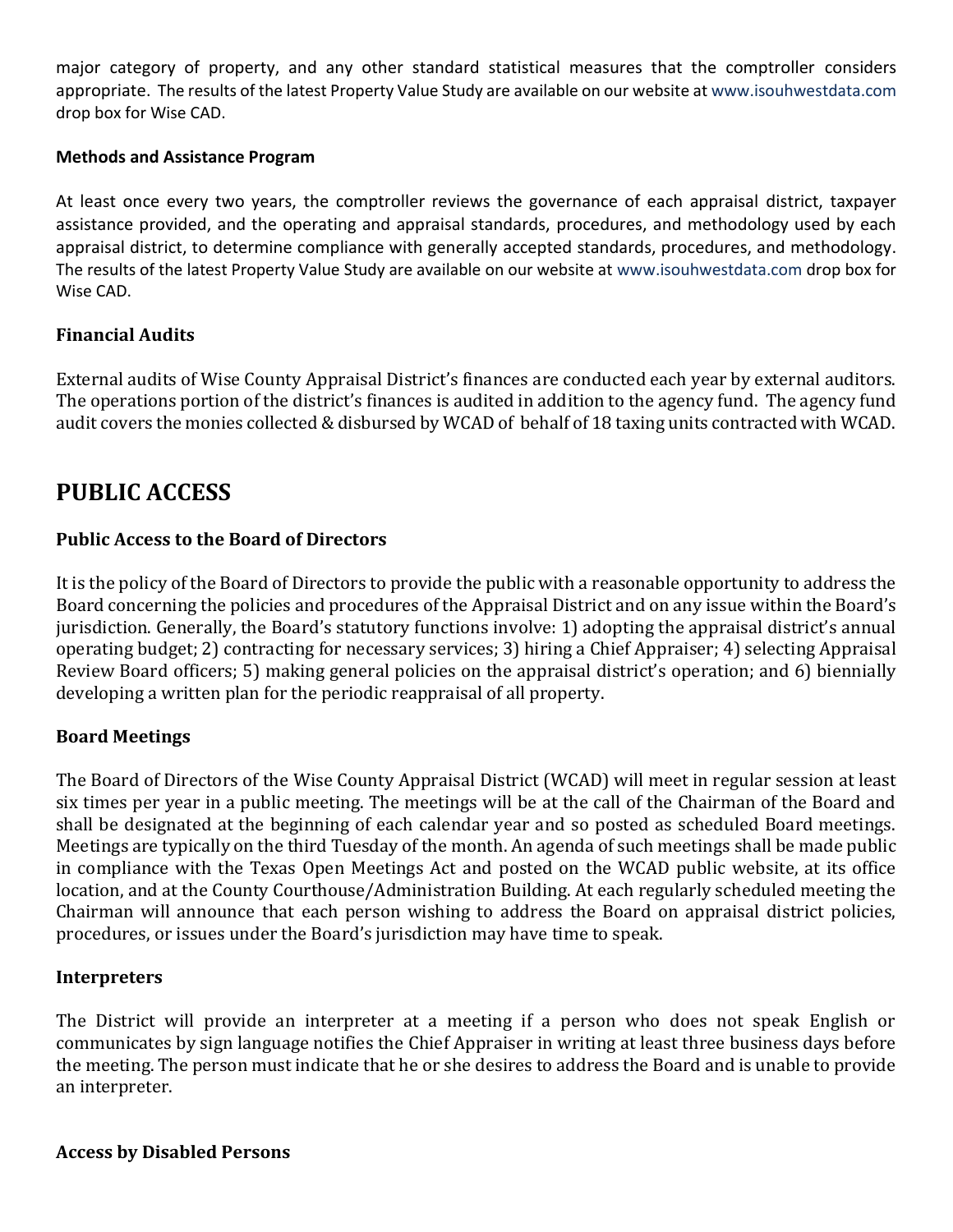The WCAD office is located at 400 East Business 380, Decatur, Texas, has van accessible parking spaces for the handicapped in front of the building. The board meeting room and ARB hearing rooms are also wheelchair accessible. A person who needs additional assistance for entry or access should notify the Chief Appraiser in writing at least three business days before the meeting.

#### **Public Access Policy for Meetings**

Pursuant to *Section 6.04 (d), Property Tax Code,* a reasonable period of time at the end of each meeting of the Appraisal District Board of Directors shall be provided for public comments. The period of time shall be determined at the discretion of the Chairman of the Board of Directors at each meeting.

Pursuant to *Section 6.04 (e), Property Tax Code,* the following policies are adopted to provide public access to the Board of Directors for purposes of testimony at public meetings:

Any non-English speaking person, deaf person, or person who has any physical, mental, or development disability desiring to appear before the Board must file a written request with the Chief Appraiser, who will schedule the person to present testimony at the next regularly scheduled Board meeting. The request should indicate any special assistance or arrangement required to make the presentation to the Board possible.

The Chief Appraiser shall have a bilingual person in the county to serve as an interpreter. An interpreter shall attend any meeting of the Board of Directors in which a non-English speaking person is scheduled to testify and shall be paid an amount equal to that paid to members of the Appraisal Review Board.

The Chief Appraiser shall coordinate with the area service council of the Texas Commission for the Deaf, in obtaining services and shall have an interpreter to attend any meeting of the Board of Directors in which a deaf person is scheduled to testify. The interpreter shall be paid an amount equal to that paid to members of the Appraisal Review Board.

### **COMPLAINT PROCEDURES**

#### **Policies for Resolving Complaints**

The Board will consider written complaints about the policies and procedures of the appraisal district, the Appraisal Review Board (ARB), the Board of Directors, and any other matter within its jurisdiction. The Board will not consider complaints addressing any matter that could be grounds for a challenge, protest, or correction motion before the ARB as set out in the Texas Property Tax Code. The Board has no authority to overrule the Chief Appraiser or the Appraisal Review Board's decision on a value, a correction, or a protest.

Complaints should be filed with: Chief Appraiser Wise County Appraisal District 400 East Business 380 Decatur, Texas 76234

Any complaint requiring action by the Board must be filed through the Chief Appraiser. Said complaints will be investigated by the Chief Appraiser, who will act as the intermediary between the complaint and the Board of Directors. In order to file a complaint, the necessary steps must be taken: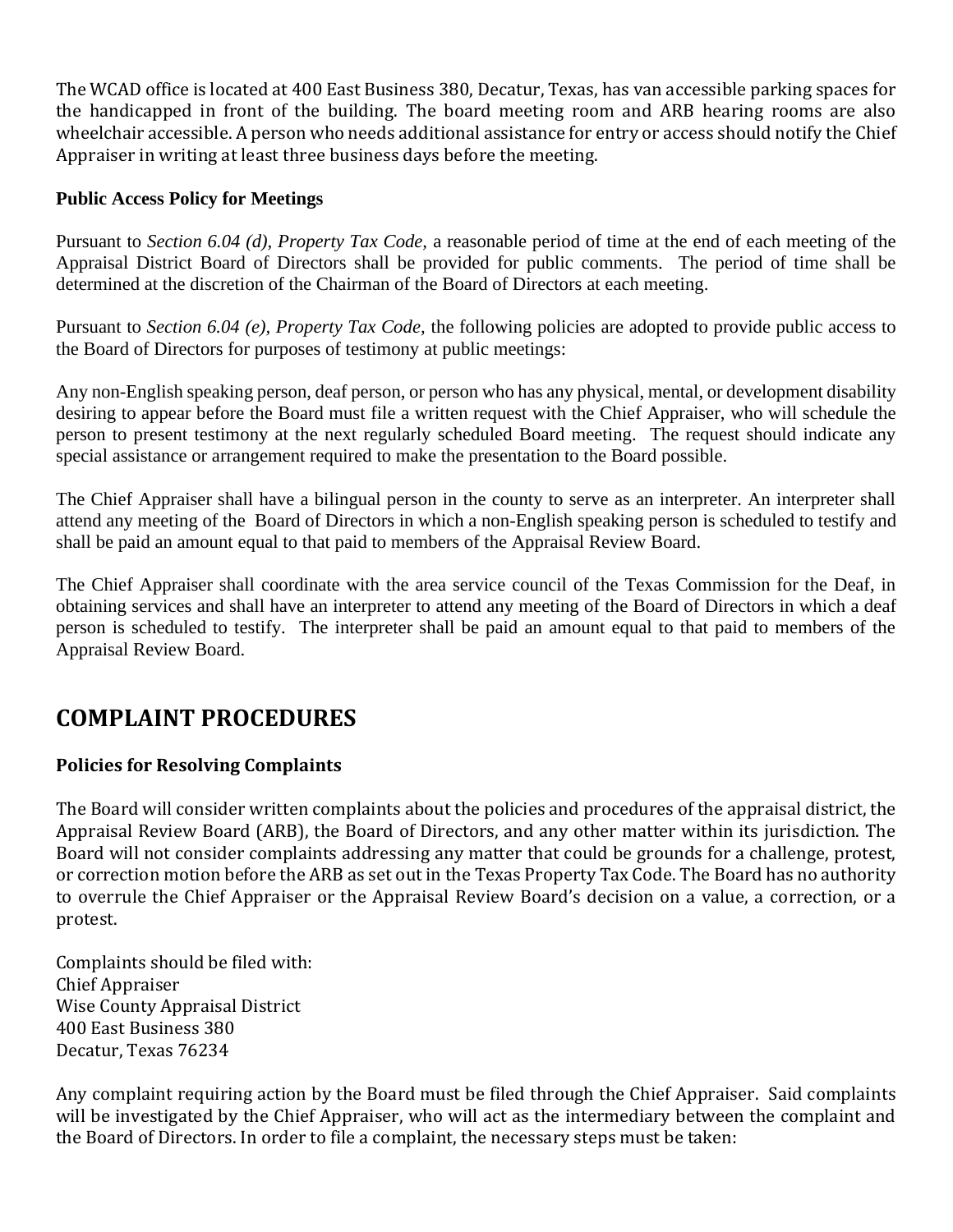- 1. File a written report with the Chief Appraiser. The complaint should adequately describe the situation, the person(s) involved, and the action(s) the complainant would like the Board to review.
- 2. The Chief Appraiser will research each complaint for all possible remedies. If the Chief Appraiser and the complainant are able to resolve the problem, the Chief Appraiser will report the problem and its resolution in the information report to the Board at their next regular scheduled meeting.

If the Chief Appraiser and complainant are not able to resolve the problem, the Chief Appraiser will place the item on the agenda for next regular scheduled meeting.

- 3. In order for an unresolved complaint to be placed as an action item on the Board's agenda, adequate time must be given to notify all parties involved in the complaint, and to allow proper time to comply with Section 551.000 et sq. of the Texas Government Code concerning the Open Meetings Act.
- 4. If a complainant has an impairment and cannot present the complaint in writing, the complaint will be recorded and played for the Board in lieu of the written report
- 5. If the complaint involves a District Employee, including the Chief Appraiser, the employee will be notified of the complaint and must submit written response to be presented along with the complaint at the next regular scheduled meeting of the Board of Directors.

If an unresolved complaint involves the operations of the Appraisal Review Board or one of its members, the complaint will be submitted to the ARB Chairperson and the member of the ARB involved in the complaint, if applicable. The ARB will place on the Agenda of its next regular scheduled meeting to address the matters outlined in the complaint. The ARB Chairperson must submit a written response to a complaint concerning the operations of the Appraisal Review Board and the member involved in the complaint must submit a written response to a complaint regarding a member of the ARB. The written response will be presented along with the complaint at the next regular scheduled meeting of the Board of Directors.

All parties involved in the complaint will be allowed an opportunity to address the Board of Directors in person.

- 6. After hearing all the evidence in the complaint, the Board of Directors will take appropriate action beginning with appointing an investigation committee and presenting the facts of the investigation to the board at a later date open meeting date. If facts in the complaint warrant Legal Counsel being present the Board reserves the discuss the case and possible actions in a Closed Session as outlined in the Texas Government Code concerning the Open Meetings Act.
- 7. In the event that the complaint is against the Chief Appraiser please file the complaint through the Assistant Chief Appraiser. All actions outlined in Steps 1-6 above will be followed.

Hearing impaired persons, deaf persons, or deaf-blind persons who have a TDD, TTY, VCO, computer, or mobile device may call contact relaytexas.com or dial 7-1-1 and have a complaint delivered to the Board. At each regularly scheduled meeting, the Chief Appraiser will report to the Board on the nature and the status of all complaints filed, if there are any. Board deliberations concerning complaints will comply with the provisions of the Texas Open Meetings Act, Chapter 551, Government Code. Until final disposition of a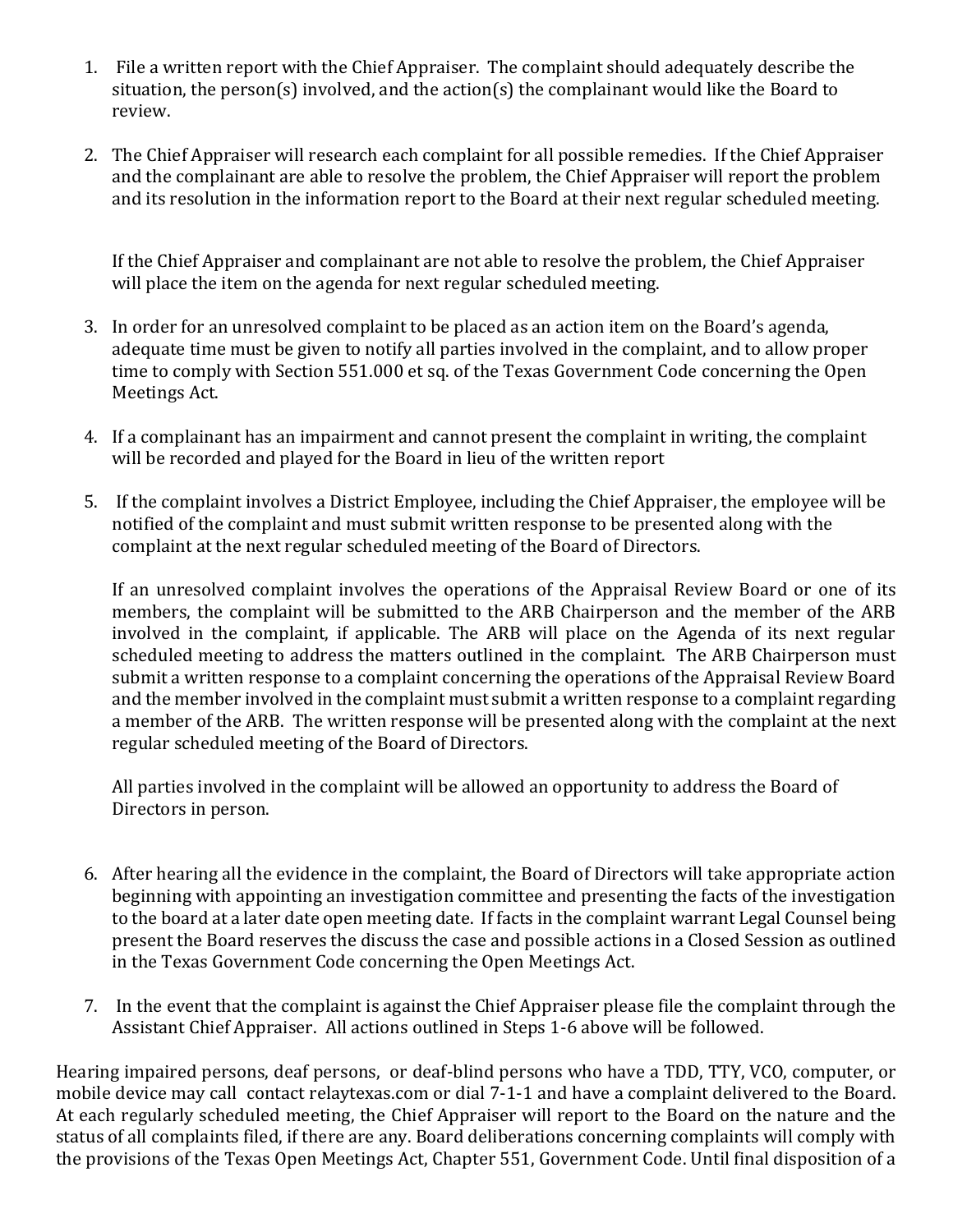complaint, the Board is to notify the parties at least quarterly on the status of a complaint unless notice would jeopardize an investigation.

## **PUBLIC INFORMATION REQUEST**

### **Public Information Request (Open Records Request)**

The [Public Information Act](http://www.statutes.legis.state.tx.us/SOTWDocs/GV/htm/GV.552.htm) (formerly known as the Open Records Act) provides a mechanism for citizens to inspect or copy government records. It also provides for instances in which governmental bodies may withhold government records from the public.

Upon receipt of a public information request, a governmental body generally is required within ten business days to either provide access to the requested information or request an attorney general ruling on whether the information can be withheld.

If a governmental body fails to respond to your request for information or request an attorney general ruling within ten business days, you may file a written complaint with the Open Records Division of the Office of the Attorney General. Please be sure to include with your complaint a copy of your original request for information and any other supporting documentation that may help us resolve your complaint. For more information on the Public Information Act, including the requirements for a valid request for public information, please see our [Public Information Handbook.](https://www.texasattorneygeneral.gov/files/og/publicinfo_hb.pdf)

Complaints can also be filed against governmental bodies that fail to comply with an attorney general ruling. Therefore, if, after a reasonable amount of time, a governmental body does not release information to you in accordance with an attorney general ruling, we encourage you to send a written complaint to the Open Records Division.

Additionally, complaints may be filed against governmental bodies if requestors believe they are being overcharged for a copy or inspection of public information. The attorney general promulgates [cost rules](http://info.sos.state.tx.us/pls/pub/readtac$ext.ViewTAC?tac_view=4&ti=1&pt=3&ch=70&rl=Y) regarding the charges and methods of calculations. These rules are mandatory for all governmental bodies, except to the extent that other laws establish charges for specific kinds of information.

A complaint of overcharges must be filed no later than ten business days after the requestor knows of the occurrence of the alleged overcharge. Be sure to include a copy of the original request and any correspondence from the governmental body stating the charges. Complaints may be sent directly to the Cost Rules Administrator of the Open Records Division.

#### **Steps In Requesting Public Information (Open Records Request)**

- 1. Your request must be in writing to the **WISE COUNTY APPRAISAL DISTRICT (WCAD) – ATTENTION CHIEF APPRAISER.** Only written requests trigger a governmental body's obligations under the Public Information Act.
- 2. Your request should be for documents or other information that is already in existence. **WCAD** is not required to answer questions, perform legal research, or comply with a continuing request to supply information on a periodic basis as such information is prepared in the future.